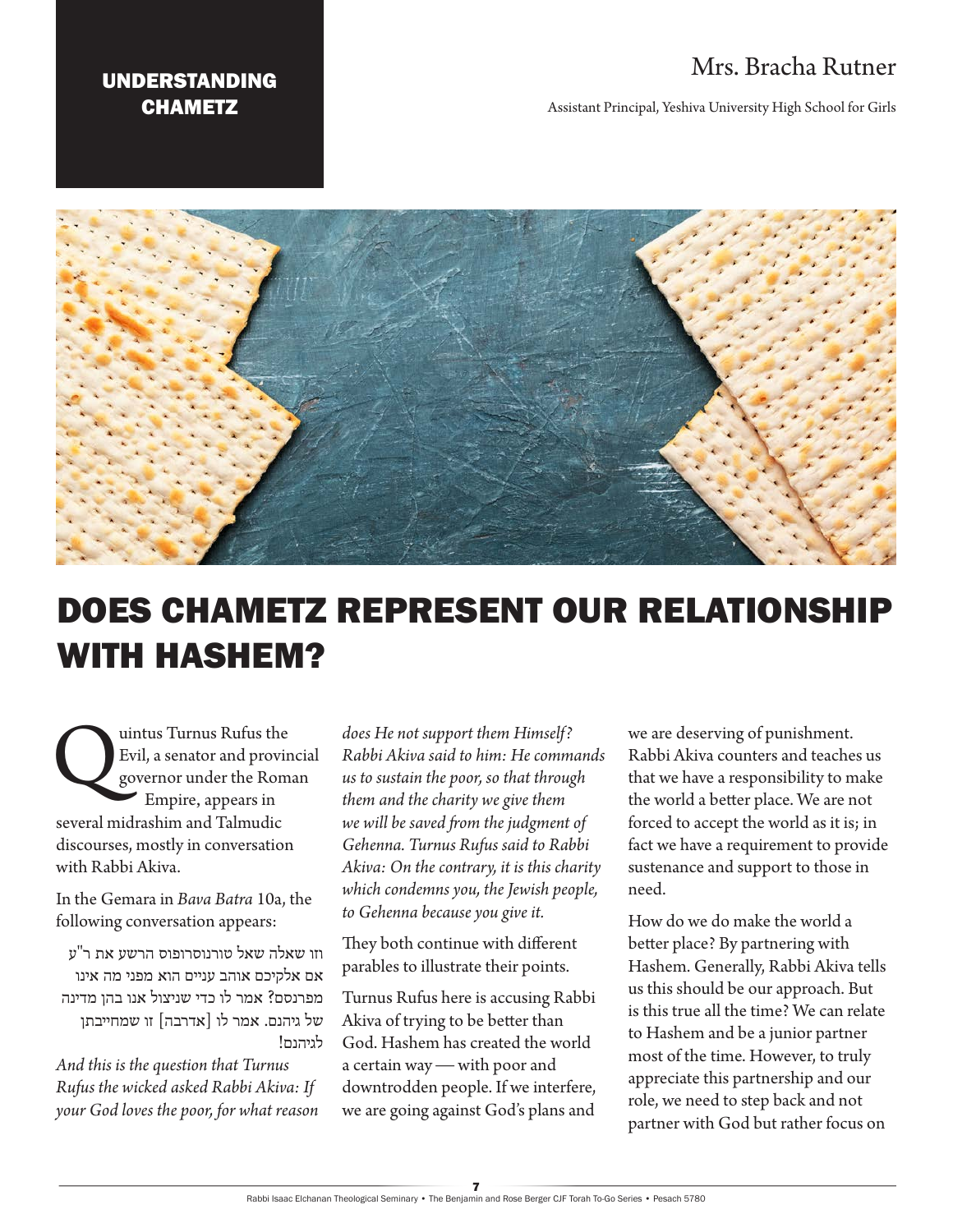Him as our Master. When do we do this? During the holiday of Pesach the holiday in which Hashem showed His mastery and as we left Egypt, we as a nation accepted G-d as our master.

With all the rites and rituals performed over the seven-day holiday, just how exactly do we demonstrate not just our recognition of G-d as our master, but our self-abnegation in deference to G-d? We are all familiar with our abstention from chametz and all things leaven, but is this commandment to have no leavened bread in our possession related to the concept of self-abnegation?

Chametz is an enigma. The rest of the year, not only is chametz permitted, there are several mitzvot associated with it. Yet for these seven days, it is forbidden. And we're not just forbidden from eating it, we can't own it or receive any benefit from it whatsoever. In fact, there are more prohibitions relating to chametz than for any other forbidden item in the Torah. The Torah (Shemot 12:15) says:

שבעת ימים מצות תאכלו... כי כל אוכל חמץ ונכרתה הנפש ההיא מישראל *For seven days we must eat matzah …* 

*anyone who eats chametz will be cut off from the nation.*

In Shemot ch. 13 (verse 7) we are told:

מַצּוֹת יֵאַכֵל אֵת שָׁבִעַת הַיַּמִים וְלֹא יֵרָאָה לְדִּ חָ מֵ ץ וְ לֹא יֵרָ אֶ ה לְ ָך שְ אֹר בְ כָ ל גְ בֻ לֶָך.

*Throughout the seven days unleavened bread shall be eaten; no leavened bread shall be found with you, and no leaven shall be found in all your territory.*

In Shemot ch. 12 (verse 19) we are told:

שִׁבְעַת יַמִים שָׂאֹר לֹא יִמַּצֵא בְּבָתֵּיכֶם כִּי כַּל

אֹכֵל מַחְמֵצֶת וְנִכְרְתַה הַגְּפֶשׁ הַהִוא מֵעֲדַת יִ שְ רָ אֵ ל בַ גֵ ר ּובְ אֶ זְרַ ח הָ אָ רֶ ץ.

*No leaven shall be found in your houses for seven days. For whoever eats what is leavened, that person shall be cut off from the community of Israel, whether he is a stranger or a citizen of the country.*

We remove all chametz from our homes and perform *bittul* chametz, giving up possession of any chametz in our homes and making it like the dust of the earth. If we retain possession of any chametz over Pesach, it remains forbidden for us and any other Jew forever.

All these prohibitions beg the question — why are we so strict with chametz? What is so unique about it that it has more *issurim* connected to it than any other item in the Torah? One common explanation connects chametz and the *yetzer harah*, the evil inclination. As the Zohar states, we need to remove the *yetzer harah* from our midst completely during Pesach. Yet this explanation is countered by the midrash (*Bereishit Rabbah* 9:7):

רבי נחמן בר שמואל בר נחמן בשם רב שמואל בר נחמן אמר: הנה טוב מאד, זה יצר טוב. והנה טוב מאד, זה יצר רע. וכי יצר הרע טוב מאד אתמהא?! אלא שאלולי יצר הרע, לא בנה אדם בית, ולא נשא אשה, ולא הוליד, ולא נשא ונתן. וכן שלמה אומר: (קהלת ד): כי היא קנאת איש מרעהו:

*Rabbi Nahman said in Rabbi Samuel's name: "Behold, it was good" refers to the Good Desire; "And behold, it was very good" refers to the Evil Desire. Can then the Evil Desire be very good? That would be extraordinary! But without the Evil Desire, no man would build a house, take a wife and beget children; and thus said Solomon: "Again, I considered all labor and all excelling in work, that it is a man's rivalry with his neighbor." (Ecclesiastes 4:4)*

So how could we be required to

remove it — wouldn't the world cease to function as usual? Another commonly taught idea is that the difference between chametz and matzah is yeast, with chametz representing ego and matzah representing humility. But this too is troublesome because all year we eat chametz and are commanded to use it to perform several mitzvot. If so, how can we associate chametz with something negative?

So the question remains: Why are we required to completely remove chametz from our lives, incurring serious consequences for owning even a small amount of it?

We must view chametz in a different light. Chametz represents our relationship and partnership with Hashem. All year we partner with Hashem, as Rabbi Akiva tells us. But during Pesach, this relationship changes.

This idea of partnership and chametz is evident from the Gemara in *Brachot* 38a, which discusses the nature of the bracha made on bread. There is a debate between the Rabbis and Rabbi Nechemya about this bracha:

ֿשֵעַל הַפַּת הוּא אוֹמֵר ״הַמּוֹצִיא״ וְכוּ׳. תַּנוּ רַ ּבָ נַן: מָ ה הּוא אֹומֵ ר? — ״הַ ּמֹוצִ יא לֶ חֶ ם מִ ן הָאָרֵץ״. רַבִּי נְחֱמְיָה אוֹמֵר: ״מוֹצִיא לֶחֶם מִן הָ אָ רֶ ץ״. אָ מַ ר רָ בָ א: ּב ְ ״מֹוצִ יא״ ּכּוּלֵ י עָ לְ מָ א לָ א ּפְ לִ יגִ י ּדְ אַ ּפֵ יק מַ ׁשְ מַ ע, ּדִ כְ תִ יב: ״אֵ ל מֹוצִ יאָ ם מִ ּמ ִ צְ רָ יִם״. ּכ ִ י ּפְ לִ יגִ י ְּב״הַ ּמֹוצִ יא״, רַ ּבָ נַן סָ בְ רִ י הַ ּמֹוצִ יא ּדְ אַ ּפֵ יק מַ ׁשְ מַ ע, ּדִ כְ תִ יב: ״הַ ּמֹוצִ יא לְךָ מַיִם מִצּוּר הַחַלָּמִי*שׁ״.* וְרַבִּי נְחֶמְיָה סָבַר הַמֹוֹצִיא דְּמַפֵּיק מַשְׁמַע, שֵׁנֵאֲמַר: "הַמּוֹצִיא אתכם מתּחת סבלות מצרים״.

*We learned in the mishna that over bread one recites: Who brings forth bread from the earth. The Sages taught in a baraita: What does one who eats bread recite before eating? Who brings forth bread from the earth. Rabbi Nechemya says that the blessing is*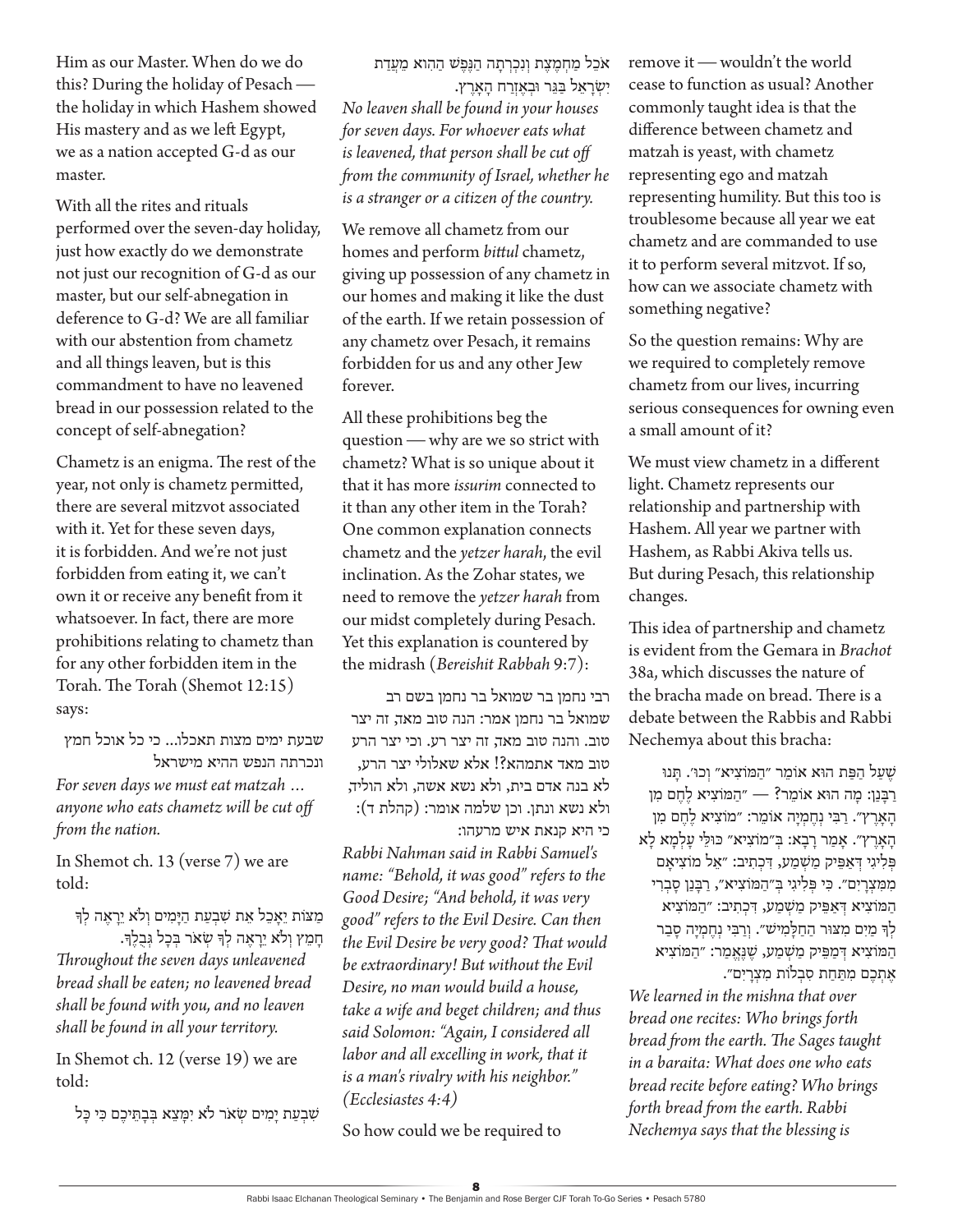*phrased: Who brought forth bread from the earth. Rava said: Everyone agrees that the term motzi means brought, in the past tense, as it is written: "God who brought them forth from Egypt is for them like the horns of the wild ox" (Numbers 23:22). When do they disagree? With regard to the term hamotzi, as the Rabbis hold that hamotzi means that God brought forth, in the past tense, as it is written: "Who brought forth for you water from a rock of flint" (Deuteronomy 8:15), which depicts a past event. Rabbi Nechemya holds that the term hamotzi means that God brings forth in the present tense, as it is stated in Moses' prophecy to the Jewish people in Egypt: "And you will know that I am the Lord your God who is bringing you forth from under the burdens of Egypt." (Exodus 6:7)* 

What is the disagreement between Rabbi Nechemya and the Rabbis? On the surface, the question appears to be that when we make the bracha on bread, are we referring to a current event — God is bringing forth the bread from the earth — or are we referring to something that God has done in the past — that He brought forth the bread? Is this a continuous action or only one that refers to the past?

But if we look deeper there is another layer to this discussion. The language of the bracha states that Hashem brings bread from the earth. But we don't pick bread off trees, so is Hashem really bringing the bread forth from the earth? What comes from the earth? Wheat. But what turns it into bread? *Man* must add other ingredients: water and yeast, and perhaps sugar, salt, eggs and oil. With these ingredients, *man* then turns it into bread from which we gain sustenance. It is not God who is

creating the bread nor is He bringing the actual bread forth. It is rather a joint effort; a partnership where God brings the water and weather that enables the wheat to grow, while *man*  takes the wheat and turns it into the actual finished product that is bread. If that is the case, then why does the bracha describe bread as from Hashem?

A hint to the answer may lie in the *Midrash Tanhuma*, Tazria 5, in another conversation between Turnus Rufus and Rabbi Akiva:

מעשה ששאל טורנוסרופוס הרשע את רבי עקיבא: איזו מעשים נאים, של הקדוש ברוך הוא או של בשר ודם? אמר לו: של בשר ודם נאים. .... אמר לו: למה אתם מולין. אמר לו: אני הייתי יודע שעל דבר זה אתה שואלני, ולכך הקדמתי ואמרתי לך, שמעשה בני אדם נאים משל הקדוש ברוך הוא. הביא לו רבי עקיבא שבלים וגלסקאות. אַמַר לֹו: אֵלּוּ מַעֲשֶׂה הַקָּדוֹשׁ בָּרוּךְ הוּא, וְאֵלוּ מַעֲשֶׂה יְדֵי אָדָם. אָמַר לֹו: אֵ ין אֵ ּלּו נָאִ ים יֹותֵ ר מִ ן הַ ּׁשִ ּבֳ לִ ים *It happened that Turnus Rufus the wicked asked R. Akiva, "Which works are the more beautiful? Those of the Holy One, blessed be He, or those of flesh and blood?" He said to him, "Those of flesh and blood are the more beautiful." … He said to him, "Why do you circumcise?" He said to him, "I also knew that you were going to say this to me. I therefore anticipated [your question] when I said to you, 'A work of flesh and blood is more beautiful than one of the Holy One, blessed be He.' Bring me wheat spikes and white bread." He said to him, "The former is the work of the Holy One, blessed be He, and the latter is the work of flesh and blood. Is not the latter more beautiful?"* 

In the midrash, Turnus Rufus asks which is more beautiful — something that Hashem or man created? In his answer, Rabbi Akiva compares bread and wheat. The bread is more

beautiful — that which is created by people in partnership with God. Hashem puts forth wheat, which is an essential staple in life, but the most beautiful item in the world is created when we take this wheat, in partnership with God, and turn it into something that is the sustenance of life.

Perhaps then, the Gemara in *Brachot*, when discussing the bracha on bread, is alluding to this symbiotic relationship. We say "hamotzi"; God brings forth the wheat and then we take it and turn it into something beautiful — something more beautiful than even what God creates on this Earth. This is true whether we view the bracha as relating to the past or to the present — this is a relationship that began in the past — when we left Egypt and confirmed our belief as a nation in God, and continues to this day. Each time we make bread, we are beautifying God's world, we are partnering with Him to improve the world. And it is when we partner with Hashem that we make the most beautiful item that can provide sustenance to others — bread — a food whose bracha comes first in the order of brachot.

During the rest of the year, this partnership with Hashem is absolutely necessary. Man takes the wheat He gives us and produces bread. We partner with God, improving the world and making it a better place. Moreover, as Rabbi Akiva tells us, it is an expectation that Hashem placed upon us.

But what is the origin of this partnership? Yetziat Mitzrayim. What are we commemorating on Pesach? Yetziat Mitzrayim and the origins of our relationship with Hashem. At that point in time, we were not equal